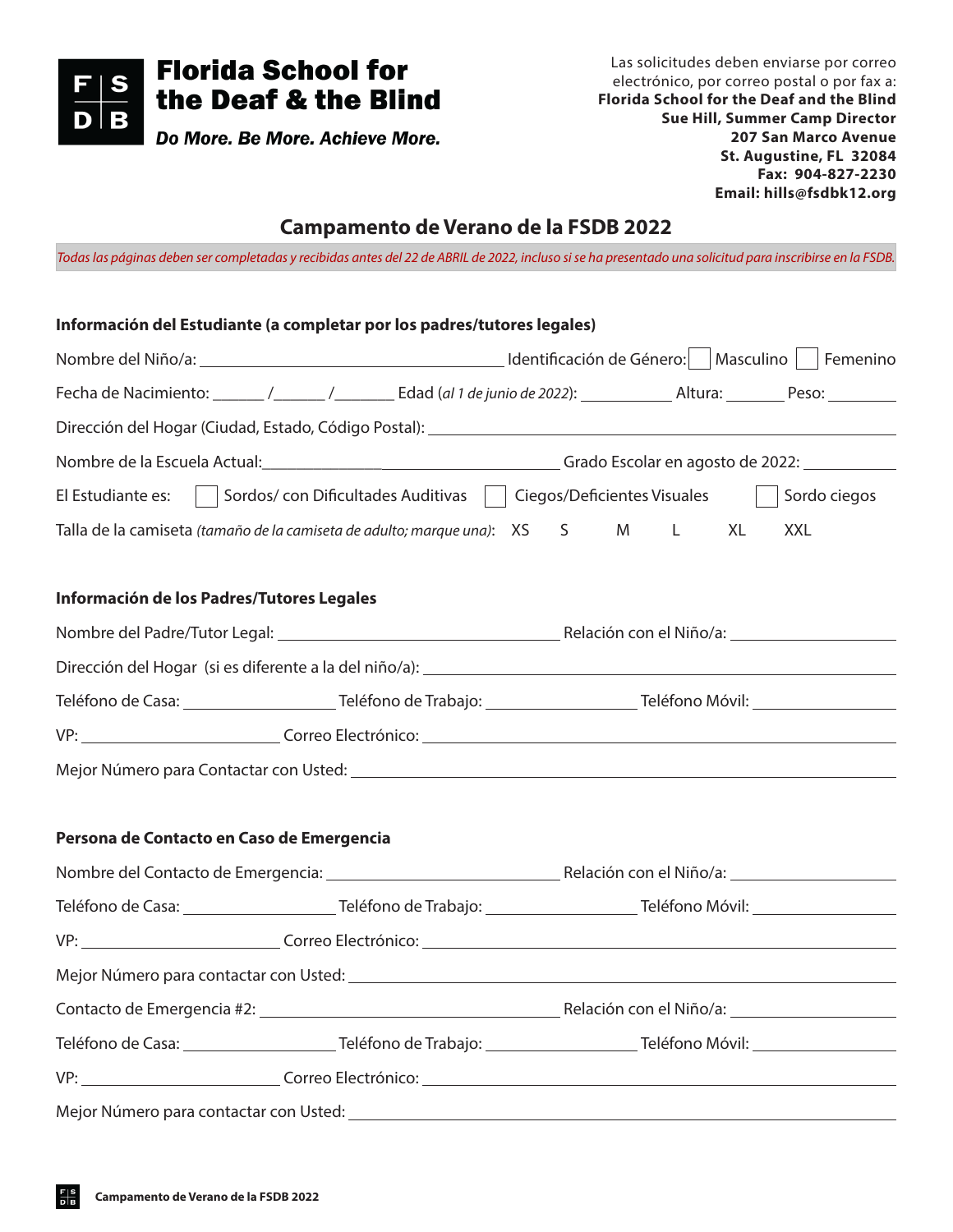## **PHYSICIAN'S FORM**

#### *This form must be signed by your child's physician, even if your child does not take any medications.*

|                                                                                                                                                                                                                                | Relationship to Child: ______________________           |
|--------------------------------------------------------------------------------------------------------------------------------------------------------------------------------------------------------------------------------|---------------------------------------------------------|
| Address (if different from child): Notified to the state of the state of the state of the state of the state of the state of the state of the state of the state of the state of the state of the state of the state of the st |                                                         |
|                                                                                                                                                                                                                                | Home Phone: ( ) ( ) Work Phone: ( ) ( ) Cell Phone: ( ) |
| $VP: ($ )                                                                                                                                                                                                                      |                                                         |

### **This section must be filled out by a physician, PA or ARNP. A school physical form may be used.**

**IMMUNIZATION HISTORY:** Include all dates of basic immunizations and most recent boosters. (A vaccination history may be attached, but must include all information.)

| <b>DPT</b>                 |                 | <b>つND</b>   | 2RD         | Tetanus Booster     |
|----------------------------|-----------------|--------------|-------------|---------------------|
| <b>ORAL POLIO</b>          | 151             | <b>つND</b>   | 2RD         | <b>Booster</b>      |
| <b>HEP B</b>               | 1 S I           | <b>つND</b>   | 2RD         | <b>Booster</b>      |
| MEASLES VACCINE/MMR (LIVE) | 1 <sub>51</sub> | <b>CND</b>   | 2RD         | PPD DATE (Optional) |
| OTHER:                     | <b>DATE</b>     | <b>OTHER</b> | <b>DATE</b> | <b>OTHER</b>        |

#### **PHYSICAL EXAMINATION**

|                                           | <b>Satisfactory</b> | <b>Not Satisfactory</b> | <b>Not Examined</b> | <b>Details</b> |
|-------------------------------------------|---------------------|-------------------------|---------------------|----------------|
| <b>HEENT</b>                              |                     |                         |                     |                |
| <b>Mental Health</b>                      |                     |                         |                     |                |
| Heart                                     |                     |                         |                     |                |
| Lungs                                     |                     |                         |                     |                |
| Abdomen                                   |                     |                         |                     |                |
| Genitourinary                             |                     |                         |                     |                |
| Extremities                               |                     |                         |                     |                |
| Posture/Spine                             |                     |                         |                     |                |
| Metabolic                                 |                     |                         |                     |                |
|                                           |                     |                         |                     |                |
|                                           |                     |                         |                     |                |
|                                           |                     |                         |                     |                |
|                                           |                     |                         |                     |                |
|                                           |                     |                         |                     |                |
|                                           |                     |                         |                     |                |
| Restrictions for camp: $\Box$ None $\Box$ |                     |                         |                     |                |
|                                           |                     |                         |                     |                |

*I HAVE EXAMINED THE PERSON HEREIN DESCRIBED AND REVIEWED THE HEALTH HISTORY. IT IS MY OPINION THAT THIS CHILD IS PHYSICALLY ABLE TO PARTICIPATE IN CAMP ACTIVITIES, EXCEPT AS NOTED ABOVE.* 

| Dr./PA/ARNP Name:                            |  |
|----------------------------------------------|--|
|                                              |  |
|                                              |  |
| Practitioner Signature: ———————————————————— |  |
|                                              |  |

| <b>Office Stamp</b> |  |
|---------------------|--|
|                     |  |
|                     |  |
|                     |  |
|                     |  |
|                     |  |
|                     |  |
|                     |  |
|                     |  |
|                     |  |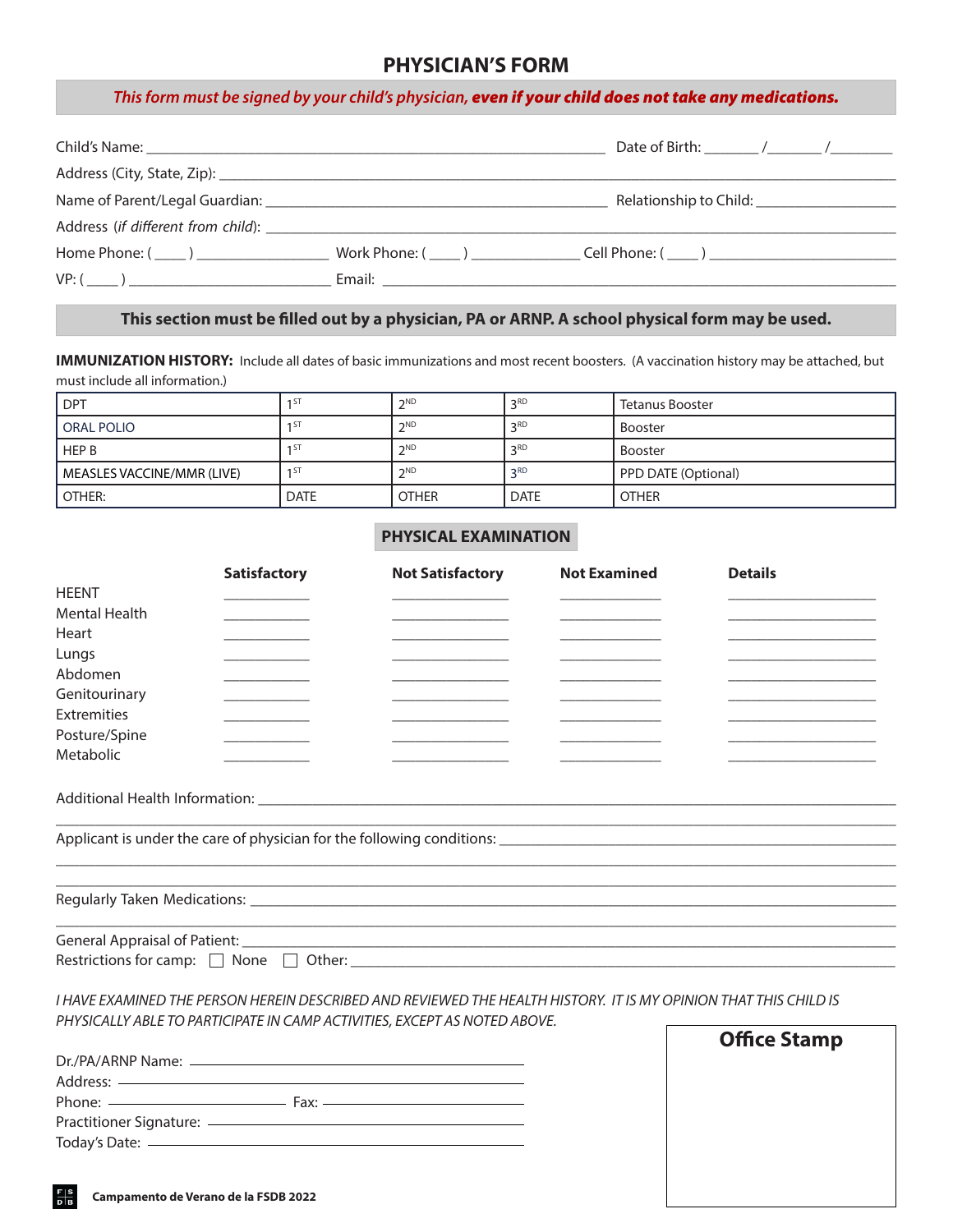## **AUTHORIZATION FOR THE ADMINISTRATION OF PRESCRIPTION MEDICATION**

## *This Form must be completed by a physician assistant or ARNP, even if the child does not take any medications. Copy form as needed to list all prescriptions.*

|                      | Relationship to Child: Nellationship |
|----------------------|--------------------------------------|
|                      |                                      |
| Home Phone: $(\_\_)$ |                                      |
|                      |                                      |
|                      |                                      |
|                      |                                      |

KNOWN ALLERGIES:

| Prescribed<br>Medication | Dose | Frequency | Route | Indication/<br>Condition | Controlled?<br>Y/N | Side Effects | Plan for Side<br>Effects |
|--------------------------|------|-----------|-------|--------------------------|--------------------|--------------|--------------------------|
|                          |      |           |       |                          |                    |              |                          |
|                          |      |           |       |                          |                    |              |                          |
|                          |      |           |       |                          |                    |              |                          |
|                          |      |           |       |                          |                    |              |                          |
|                          |      |           |       |                          |                    |              |                          |
|                          |      |           |       |                          |                    |              |                          |
|                          |      |           |       |                          |                    |              |                          |

#### **Authorization for Over-the-Counter Medications:**

Permission for the following over the counter medications to be administered to applicant if the medication is brought to camp with the appropriate labeling or permission for the following over-the-counter medications to be administered to applicant if deemed necessary by the camp medical staff. Please note that the name brand or its equivalent may be used. **Dosages will be administered according to the directions on the original container unless a physician directs otherwise.** If preferred, alternate over-the-counter medications may be sent with the child. **All medications, including vitamins or supplements, must be sent in the original containers with the dosage instructions provided and a signed order from a prescriber.**

#### **PLEASE CROSS OUT ANY MEDICATIONS LISTED BELOW THAT IS NOT TO BE ADMINISTERED.**

| <b>Condition Treated</b> | <b>Medication Used</b>                                                                                   |
|--------------------------|----------------------------------------------------------------------------------------------------------|
| Burns                    | Burn, Gel, Burn Cream                                                                                    |
| Chapped/Dry Lips         | Chapstick, Vaseline                                                                                      |
| Colds                    | Pseudoephedrine                                                                                          |
| Cough                    | Guaifenesin syrup (e.g. Robitussin), cough drops                                                         |
| Diarrhea                 | Imodium, bismuth, subsalicylate                                                                          |
| Dry Eyes                 | Moisturizing eye drops, saline solution                                                                  |
| <b>Emergency Allergy</b> | Dyphenhydromene                                                                                          |
| Eye Wash                 | Saline solution, eye wash                                                                                |
| Headache                 | Acetaminophen, Ibuprofen                                                                                 |
| Heat Rash                | Medicated powder, cooling spray                                                                          |
| <b>Insect Bite</b>       | Medicaine, Afterbite, Afterbite Jr.                                                                      |
| Poison Ivy               | Caladryl, Calagel, Calamine Lotion                                                                       |
| Rash                     | Hydrocortisone cream, Benadryl cream                                                                     |
| Seasonal Allergies       | Pseudoephedrine, Benadryl                                                                                |
| Skin Break               | Bacitracin, triple antibiotic cream/ointment, povidone, antiseptic, isopropyl alcohol, hydrogen peroxide |
| Sore Throat              | Throat lozenges                                                                                          |
| Swimmer's Ear            | Swim Ear drops                                                                                           |
| Toothache                | Orasol, Oragel, Anbesol                                                                                  |
| Upset Stomach            | Bismuth subsalicylate, antacid tablets                                                                   |
| Other                    | Bug repellent, sunscreen                                                                                 |

| AUTHORIZED PRESCRIBER MUST SIGN BELOW |                   |
|---------------------------------------|-------------------|
| Prescriber Signature:                 | Date:             |
| Prescriber Address:                   |                   |
| Prescriber Phone: (                   | Prescriber Fax: ( |
|                                       |                   |

l,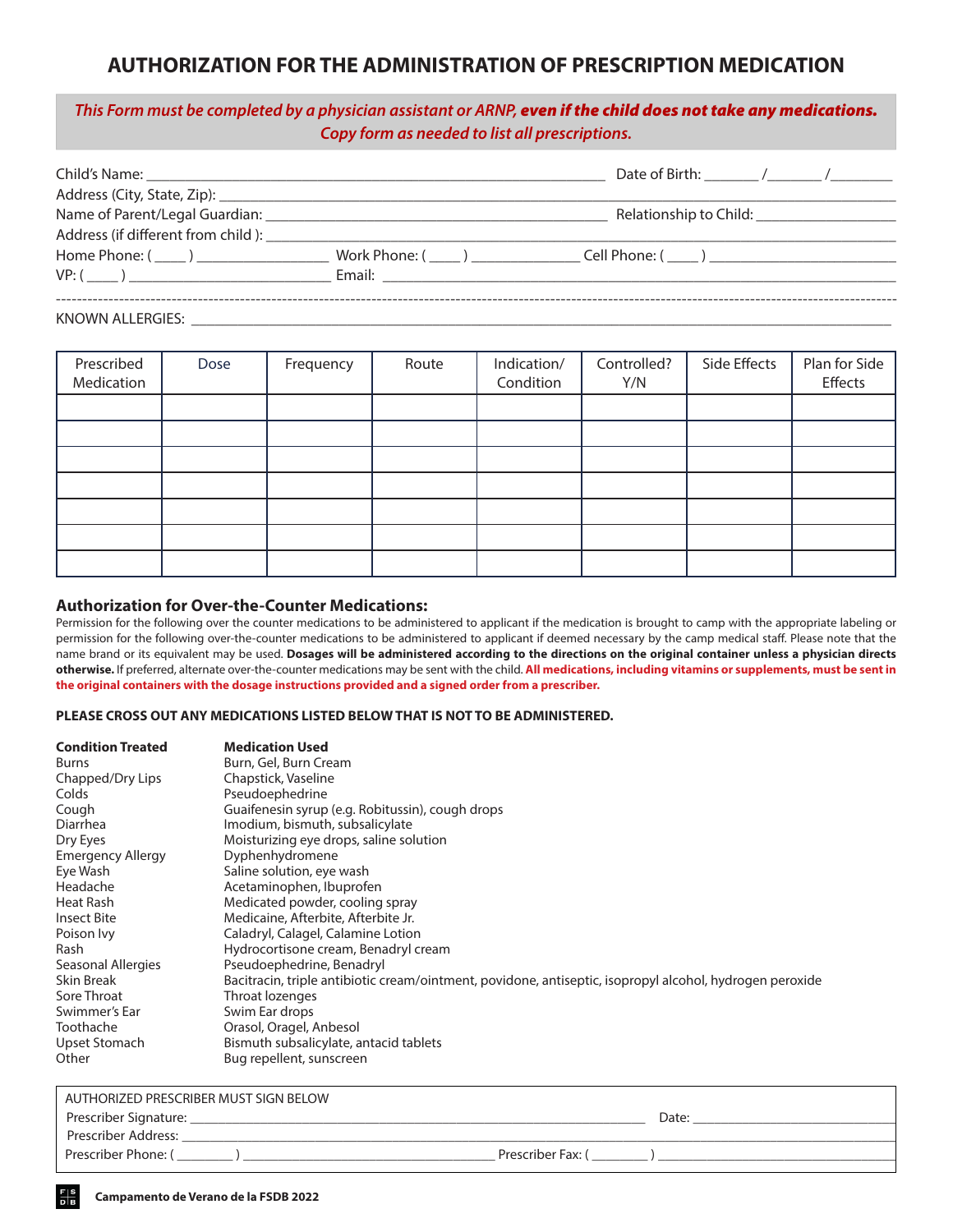# **HISTORIA SOCIAL**

| Fecha de Nacimiento: _______ /_______ /________ ldentificación de Género: □ Masculino □ Femenino                                                 |
|--------------------------------------------------------------------------------------------------------------------------------------------------|
| the control of the control of the control of                                                                                                     |
|                                                                                                                                                  |
|                                                                                                                                                  |
|                                                                                                                                                  |
| ¿Primer modo de comunicación del niño/a? □ Señas □ Oral<br>$\Box$ Gestos                                                                         |
| INCLUYA UNA COPIA DEL INFORME AUDIOLÓGICO RECIENTE.<br>Si el informe audiológico no se incluye con su solicitud, no se tramitará.                |
|                                                                                                                                                  |
| ¿Su hijo/a lleva gafas? □ Sí □ No En caso afirmativo, ¿a qué edad empezó a usarlas? _______________                                              |
| imprenta de tamaño normal                                                                                                                        |
| POR FAVOR, INCLUYA UNA COPIA DEL INFORME OFTALMOLÓGICO RECIENTE.<br>Si no se incluye el informe oftalmológico con su solicitud, no se procesará! |
| ¿Tiene su hijo/a alguna discapacidad adicional? En caso afirmativo, descríbala con detalle:                                                      |
| $\Box$ Ir al baño<br>¿Necesita su hijo/a ayuda para:<br>Comer<br>Vestirse                                                                        |
| <i>i</i> Ha estado fuera de casa antes? $\Box$ Sí<br>$\Box$ No                                                                                   |
|                                                                                                                                                  |
| Por favor, comente cualquier otra necesidad especial que pueda tener su hijo/a:                                                                  |
|                                                                                                                                                  |